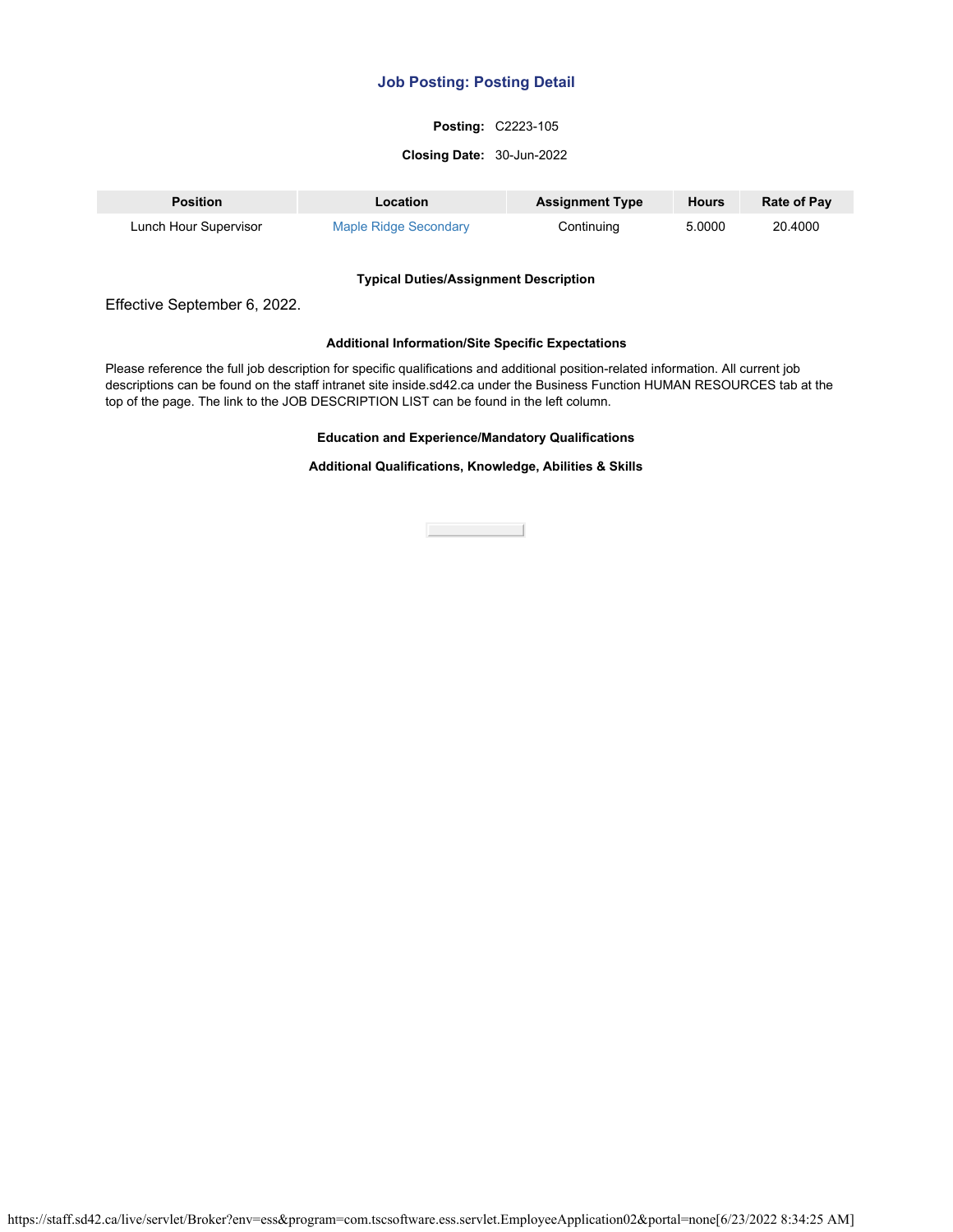## **Posting:** C2223-106

#### **Closing Date:** 30-Jun-2022

| <b>Position</b>        | Location                  | <b>Assignment Type</b> | <b>Hours</b> | <b>Rate of Pay</b> |
|------------------------|---------------------------|------------------------|--------------|--------------------|
| Lunch Counter Operator | <b>Westview Secondary</b> | Continuing             | 35,0000      | 29.1600            |

#### **Typical Duties/Assignment Description**

Effective September 6, 2022. The hours per week indicated are while school is in session. **Professional Cook 1 and Foodsafe level 2 certificates are required.**

#### **Additional Information/Site Specific Expectations**

Please reference the full job description for specific qualifications and additional position-related information. All current job descriptions can be found on the staff intranet site inside.sd42.ca under the Business Function HUMAN RESOURCES tab at the top of the page. The link to the JOB DESCRIPTION LIST can be found in the left column.

## **Education and Experience/Mandatory Qualifications**

### **Additional Qualifications, Knowledge, Abilities & Skills**

**Close Contract**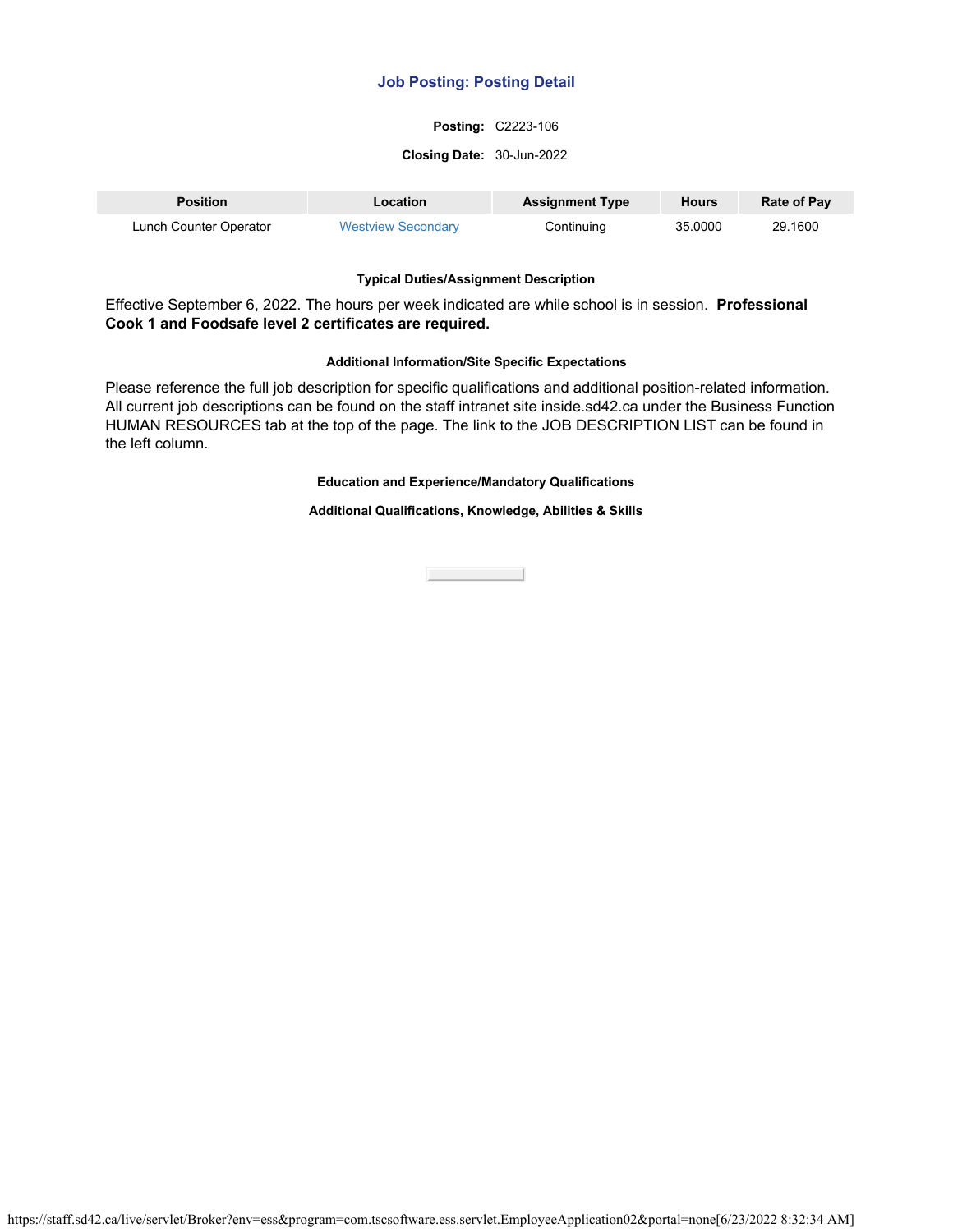## **Posting:** C2223-107

#### **Closing Date:** 30-Jun-2022

| <b>Position</b>        | <b>Location</b>            | <b>Assignment Type</b> | <b>Hours</b> | <b>Rate of Pay</b> |
|------------------------|----------------------------|------------------------|--------------|--------------------|
| Elementary Custodian 2 | <b>Whonnock Elementary</b> | Time Duration          | 40.0000      | 25.5900            |

### **Typical Duties/Assignment Description**

This is a time duration position until June 30, 2023; or return of incumbent. This assignment works afternoon shift and follows a 12 month schedule.

Six months experience or equivalent training and experience in an institutional setting plus three months experience in a supervisory capacity is required.

### **Additional Information/Site Specific Expectations**

Please reference the full job description for specific qualifications and additional position-related information. All current job descriptions can be found on the staff intranet site inside.sd42.ca under the Business Function HUMAN RESOURCES tab at the top of the page. The link to the JOB DESCRIPTION LIST can be found in the left column.

### **Education and Experience/Mandatory Qualifications**

**Additional Qualifications, Knowledge, Abilities & Skills**

**Close Contract**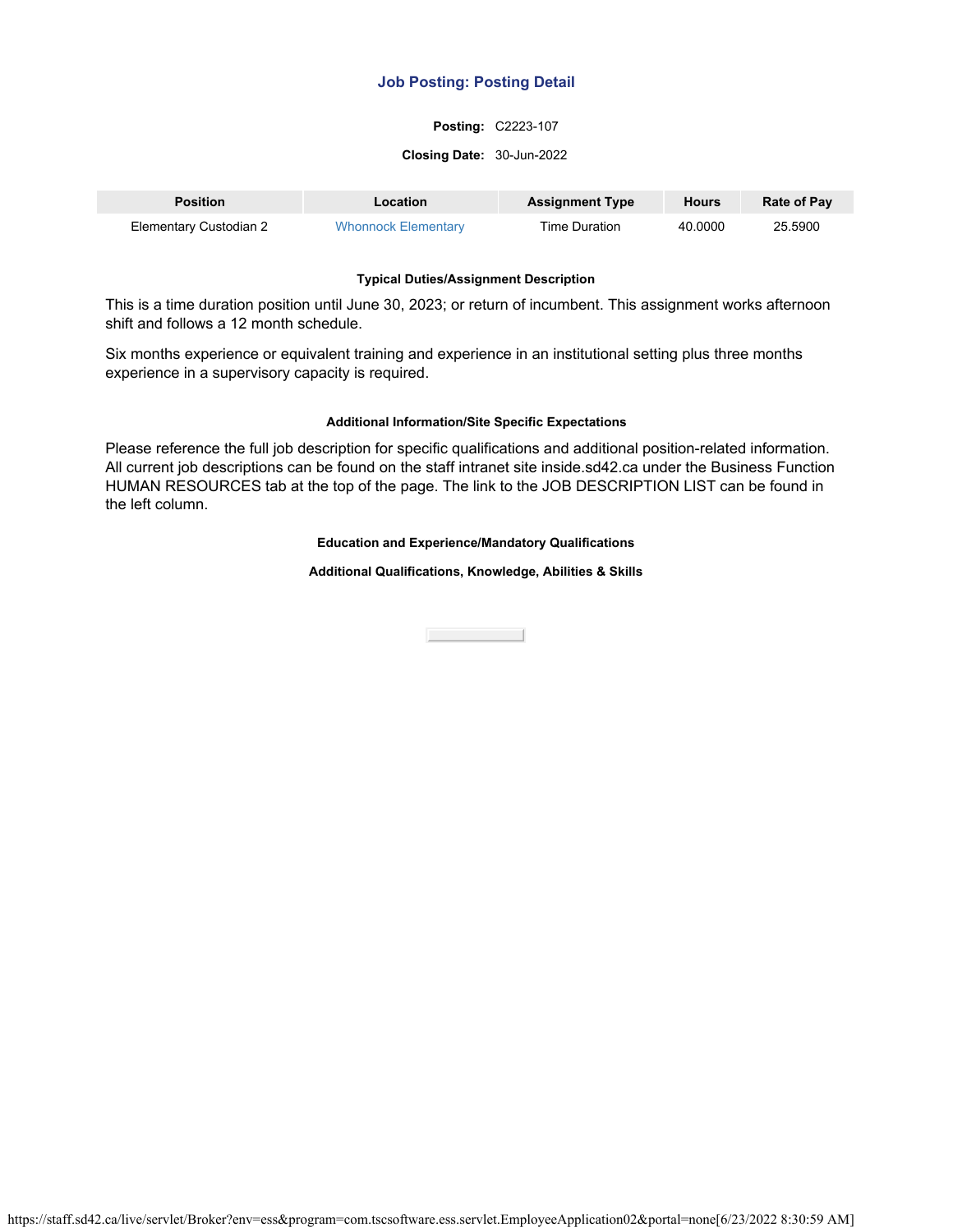## **Posting:** C2223-108

#### **Closing Date:** 30-Jun-2022

| <b>Position</b>     | Location                      | <b>Assignment Type</b> | <b>Hours</b> | <b>Rate of Pay</b> |
|---------------------|-------------------------------|------------------------|--------------|--------------------|
| Education Assistant | <b>Pitt Meadows Secondary</b> | Time Duration          | 5.8000       | 30.3500            |

### **Typical Duties/Assignment Description**

Effective September 7, 2022 to December 17, 2022; or return of incumbent.

The successful incumbent will be working Wednesday's.

The hours per week indicated are while school is in session.

## **Additional Information/Site Specific Expectations**

Please reference the full job description for specific qualifications and additional position-related information. All current job descriptions can be found on the staff intranet site inside.sd42.ca under the Business Function HUMAN RESOURCES tab at the top of the page. The link to the JOB DESCRIPTION LIST can be found in the left column.

### **Education and Experience/Mandatory Qualifications**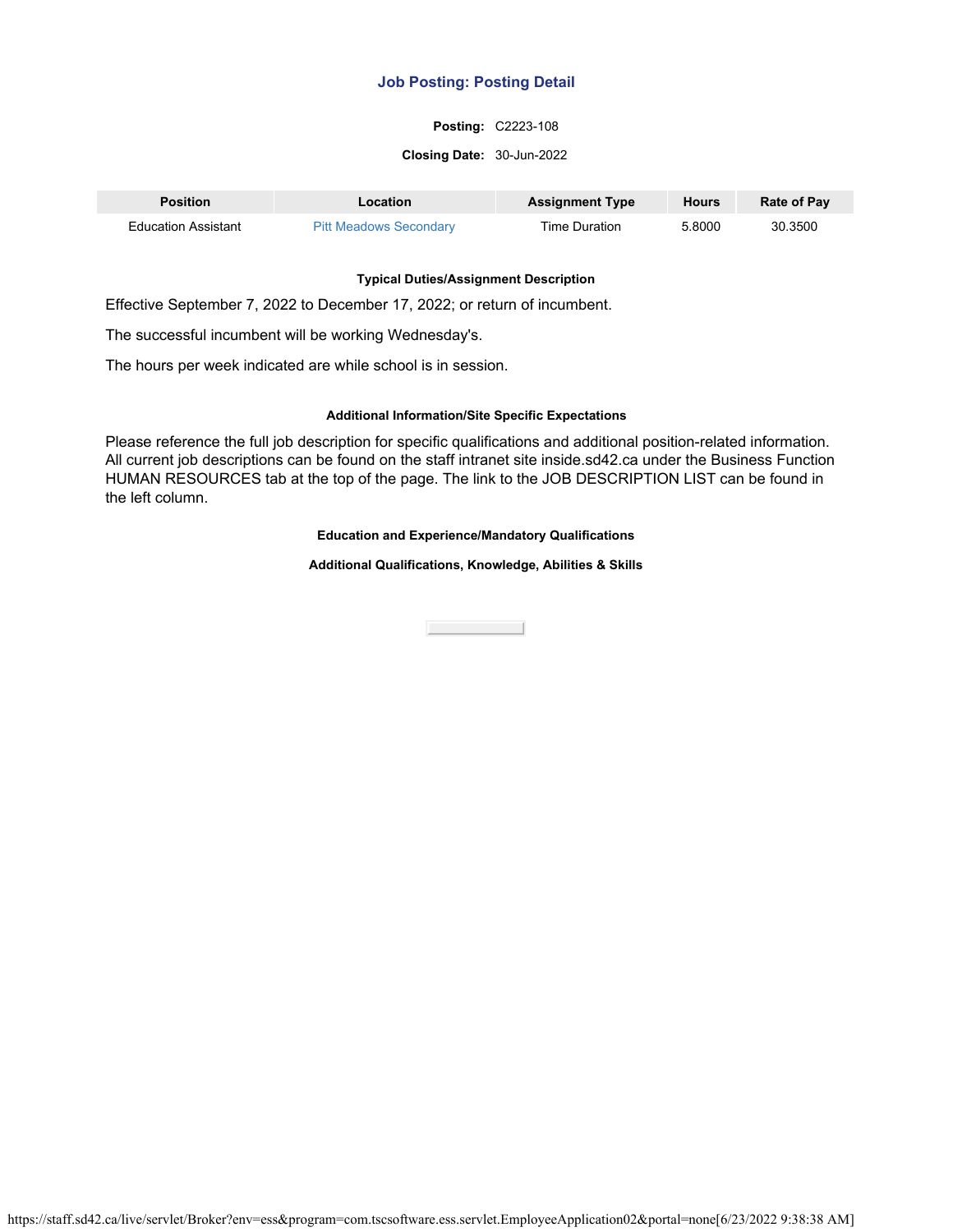**Posting:** C2223-042

**Closing Date:** 30-Jun-2022

| <b>Position</b>                | Location                 | <b>Assignment Type</b> | <b>Hours</b> | <b>Rate of Pay</b> |
|--------------------------------|--------------------------|------------------------|--------------|--------------------|
| Classroom Transcript(typewell) | <b>Learning Services</b> | Continuing             | 25,0000      | 24.4200            |

## **Typical Duties/Assignment Description**

Effective September 6, 2022.

This position requires the incumbent to use TypeWell to transcribe for students with hearing loss by converting spoken language into text in a "meaning-to-meaning" format. This process is done by using TypeWell software on a laptop computer which is simultaneously viewed by the students on an iPad.

The successful incumbent, who must be assessed as easy-to-speechread, will be involved with captioning all media as wells as providing transcription services in intermediate and secondary classes, and school sponsored extra-curricular events for students who need real-time access to auditory information and a complete set of notes.

The district will cover the course costs for the incumbent who is successful in meeting both the position qualifications and the prescreening criteria for TypeWell (which includes screening tests for grammar, listening skills, and typing speed *(minimum 60 words per minute no errors)*. The training itself requires an intensive 6-12 week part time commitment outside of work hours.

Additional information can be viewed at both:<https://typewell.com/transcriber-training/>

[http://www.bcit.ca/files/pcas/pdf/transcriber\\_trainee\\_selection.pdf](http://www.bcit.ca/files/pcas/pdf/transcriber_trainee_selection.pdf)

# **Additional Information/Site Specific Expectations**

Please reference the full job description for specific qualifications and additional position-related information. All current job descriptions can be found on the staff intranet site inside.sd42.ca under the Business Function HUMAN RESOURCES tab at the top of the page. The link to the JOB DESCRIPTION LIST can be found in the left column.

**Education and Experience/Mandatory Qualifications**

**Additional Qualifications, Knowledge, Abilities & Skills**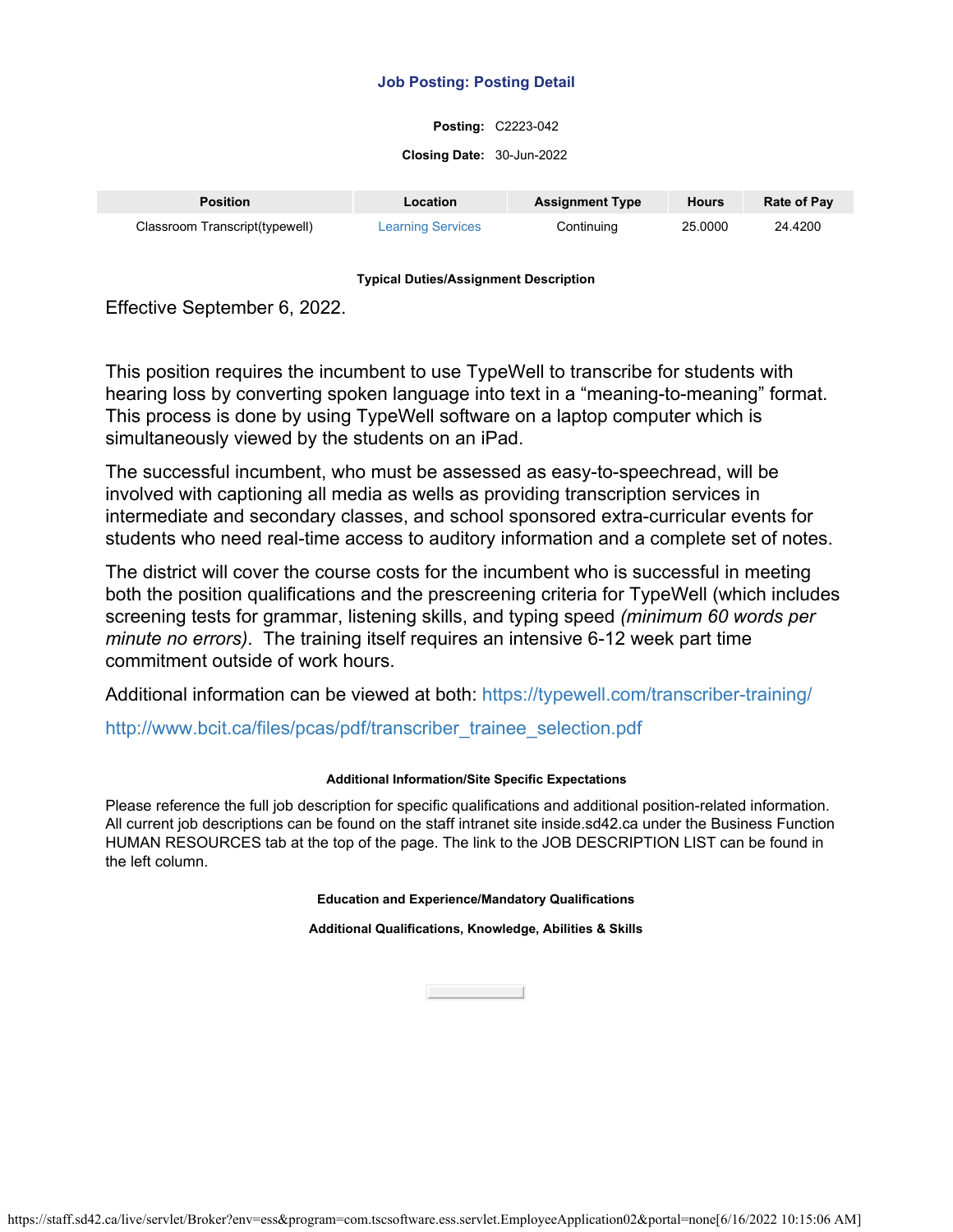## **Posting:** C2223-070

### **Closing Date:** 30-Jun-2022

| <b>Position</b>              | <b>Location</b>          | <b>Assignment Type</b> | <b>Hours</b> | Rate of Pay |
|------------------------------|--------------------------|------------------------|--------------|-------------|
| Educ Visual Lang Interpreter | <b>Learning Services</b> | Time Duration          | 35,0000      | 32.7200     |

## **Typical Duties/Assignment Description**

Effective September 1, 2022 to June 29, 2023; or return of incumbent.

The hours per week indicated are while school is in session.

Under the supervision of the Director of Learning Services and the direction of the teacher(s) of the deaf and hard of hearing, interprets between deaf and hard of hearing students and their hearing peers, teachers, and other staff in school and community settings, supporting and reinforcing educational programs.

## **Additional Information/Site Specific Expectations**

Please reference the full job description for specific qualifications and additional position-related information. All current job descriptions can be found on the staff intranet site inside.sd42.ca under the Business Function HUMAN RESOURCES tab at the top of the page. The link to the JOB DESCRIPTION LIST can be found in the left column.

## **Education and Experience/Mandatory Qualifications**

The suitable applicant will have:

- Successful completion of Grade 12 plus a minimum 3-years post-secondary education in ASL-English interpreting program, combined with a minimum of 2-years' interpreting experience.
- Active membership in the Westcoast Association of Visual Language Interpreters (WAVLI).
- o Basic understanding of hearing loss and its effect on the social, physical and psychological development of deaf and hard of hearing individuals, as well as basic knowledge of language acquisition and development.
- An awareness of deaf culture specifically and cultural diversity generally, and its relationship to students' development and self-perception combined with knowledge of community, provincial and national resources available to students and their families.
- Ability to establish and maintain effective working relationships and work collaboratively as part of an educational team, including understanding of the basic principles of educational practices, the function of support services, and the role of interpreters as part of an educational team.
- Strong interpersonal, organizational and communication skills and the ability to establish trust and rapport with students and staff.
- Commitment to professional development specific to interpreting.
- Valid BC driver's license.

## **Additional Qualifications, Knowledge, Abilities & Skills**

Close

https://staff.sd42.ca/live/servlet/Broker?env=ess&program=com.tscsoftware.ess.servlet.EmployeeApplication02&portal=none[6/16/2022 10:18:44 AM]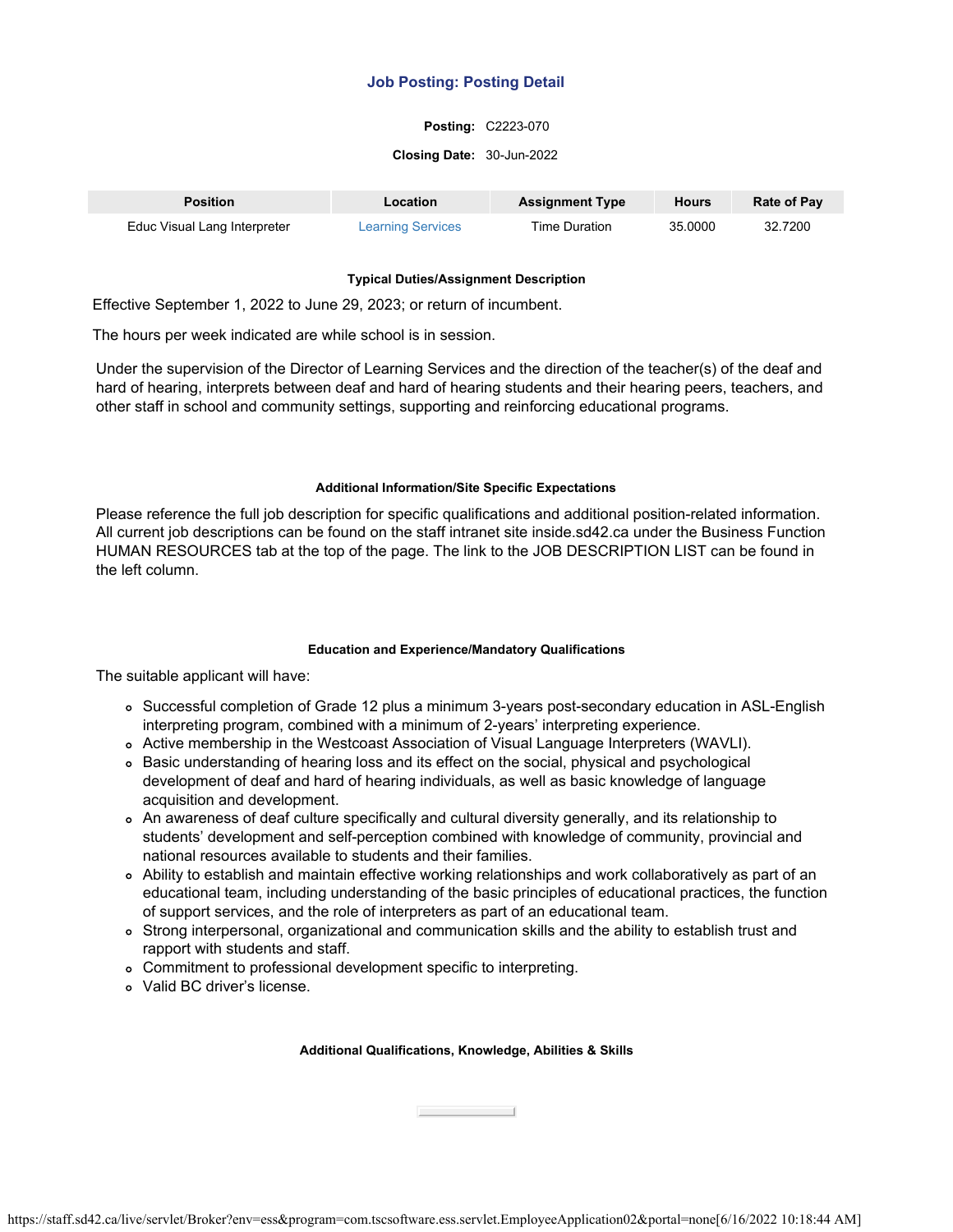## **Posting:** C2223-072

#### **Closing Date:** 30-Jun-2022

| <b>Position</b>       | Location              | <b>Assignment Type</b> | <b>Hours</b> | <b>Rate of Pay</b> |
|-----------------------|-----------------------|------------------------|--------------|--------------------|
| Lunch Hour Supervisor | Maple Ridge Secondary | Continuing             | 5.0000       | 20.4000            |

#### **Typical Duties/Assignment Description**

Effective September 6, 2022.

The hours per week indicated are while school is in session.

#### **Additional Information/Site Specific Expectations**

Please reference the full job description for specific qualifications and additional position-related information. All current job descriptions can be found on the staff intranet site inside.sd42.ca under the Business Function HUMAN RESOURCES tab at the top of the page. The link to the JOB DESCRIPTION LIST can be found in the left column.

### **Education and Experience/Mandatory Qualifications**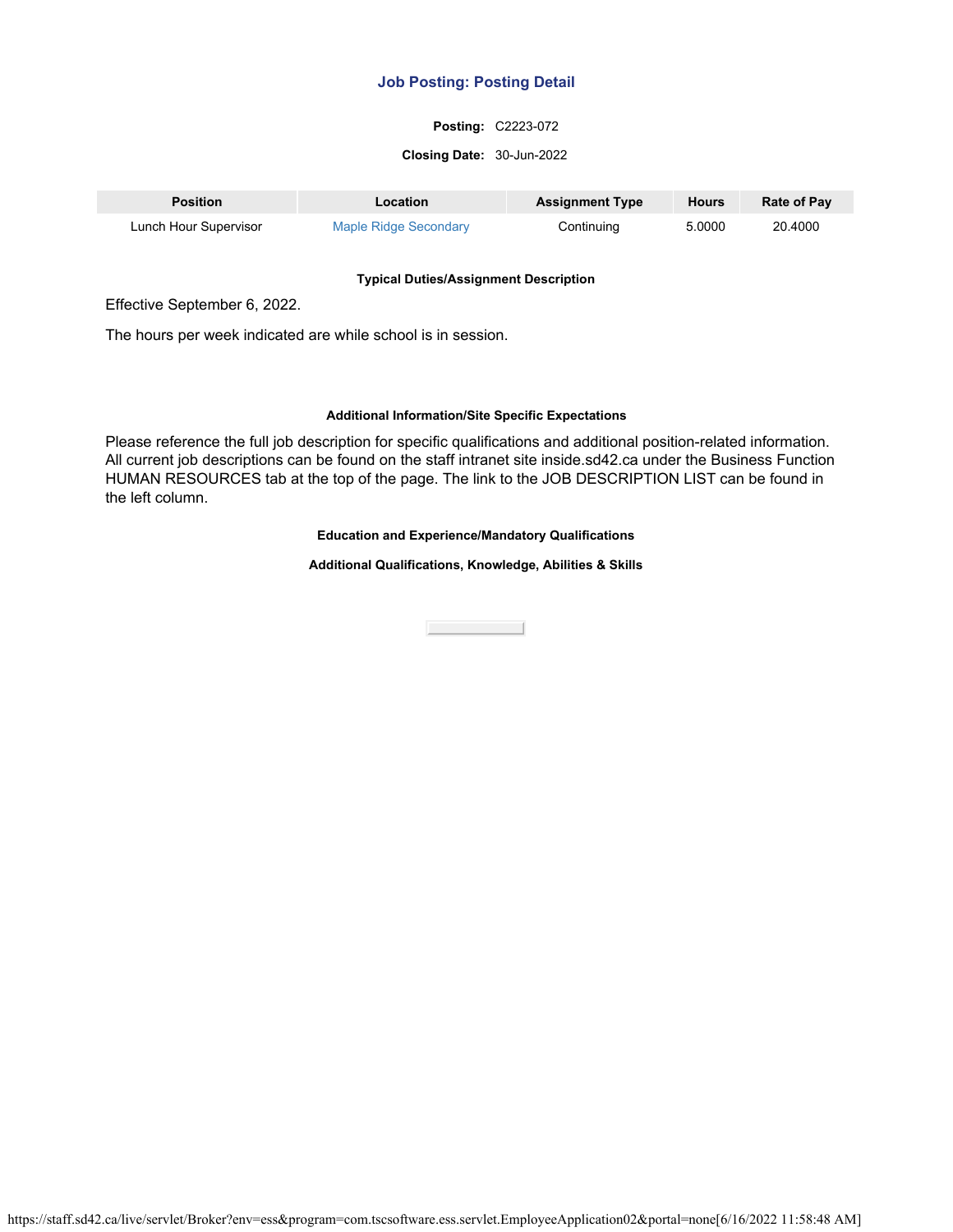## **Posting:** C2223-073

#### **Closing Date:** 30-Jun-2022

| <b>Position</b>       | Location                      | <b>Assignment Type</b> | <b>Hours</b> | <b>Rate of Pay</b> |
|-----------------------|-------------------------------|------------------------|--------------|--------------------|
| Lunch Hour Supervisor | <b>Pitt Meadows Secondary</b> | Continuing             | 5.0000       | 20.4000            |

#### **Typical Duties/Assignment Description**

Effective September 6, 2022.

The hours per week indicated are while school is in session.

#### **Additional Information/Site Specific Expectations**

Please reference the full job description for specific qualifications and additional position-related information. All current job descriptions can be found on the staff intranet site inside.sd42.ca under the Business Function HUMAN RESOURCES tab at the top of the page. The link to the JOB DESCRIPTION LIST can be found in the left column.

## **Education and Experience/Mandatory Qualifications**

**Additional Qualifications, Knowledge, Abilities & Skills**

Close the Close

https://staff.sd42.ca/live/servlet/Broker?env=ess&program=com.tscsoftware.ess.servlet.EmployeeApplication02&portal=none[6/16/2022 3:42:01 PM]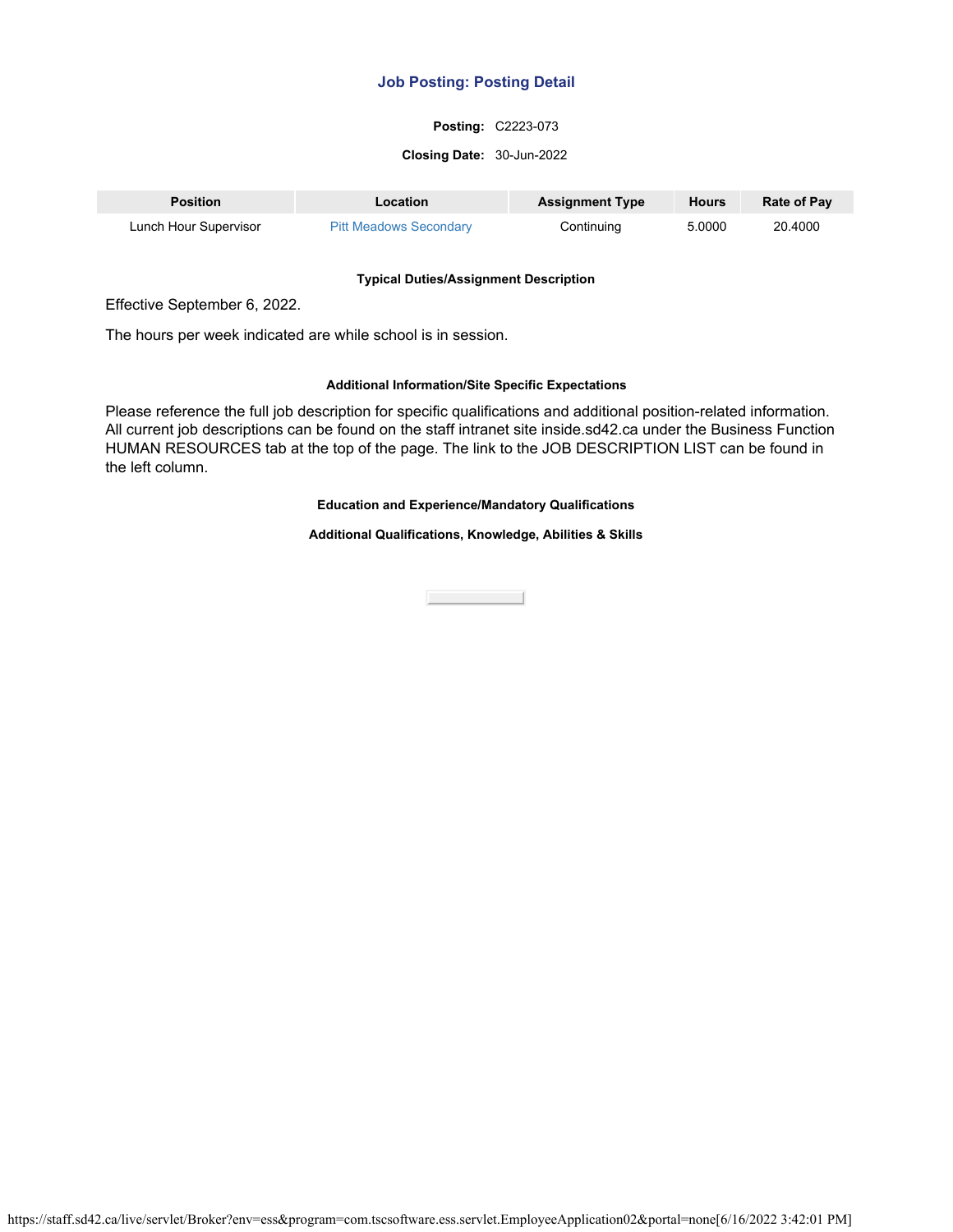## **Posting:** C2223-074

#### **Closing Date:** 30-Jun-2022

| <b>Position</b>       | Location                 | <b>Assignment Type</b> | Hours  | <b>Rate of Pay</b> |
|-----------------------|--------------------------|------------------------|--------|--------------------|
| Lunch Hour Supervisor | <b>Albion Elementary</b> | Continuing             | 5.0000 | 20,4000            |
| Lunch Hour Supervisor | <b>Albion Elementary</b> | Continuing             | 5.0000 | 20,4000            |

#### **Typical Duties/Assignment Description**

Effective September 6, 2022.

The hours per week indicated are while school is in session.

### **Additional Information/Site Specific Expectations**

Please reference the full job description for specific qualifications and additional position-related information. All current job descriptions can be found on the staff intranet site inside.sd42.ca under the Business Function HUMAN RESOURCES tab at the top of the page. The link to the JOB DESCRIPTION LIST can be found in the left column.

### **Education and Experience/Mandatory Qualifications**

**Additional Qualifications, Knowledge, Abilities & Skills**

**Close Contract**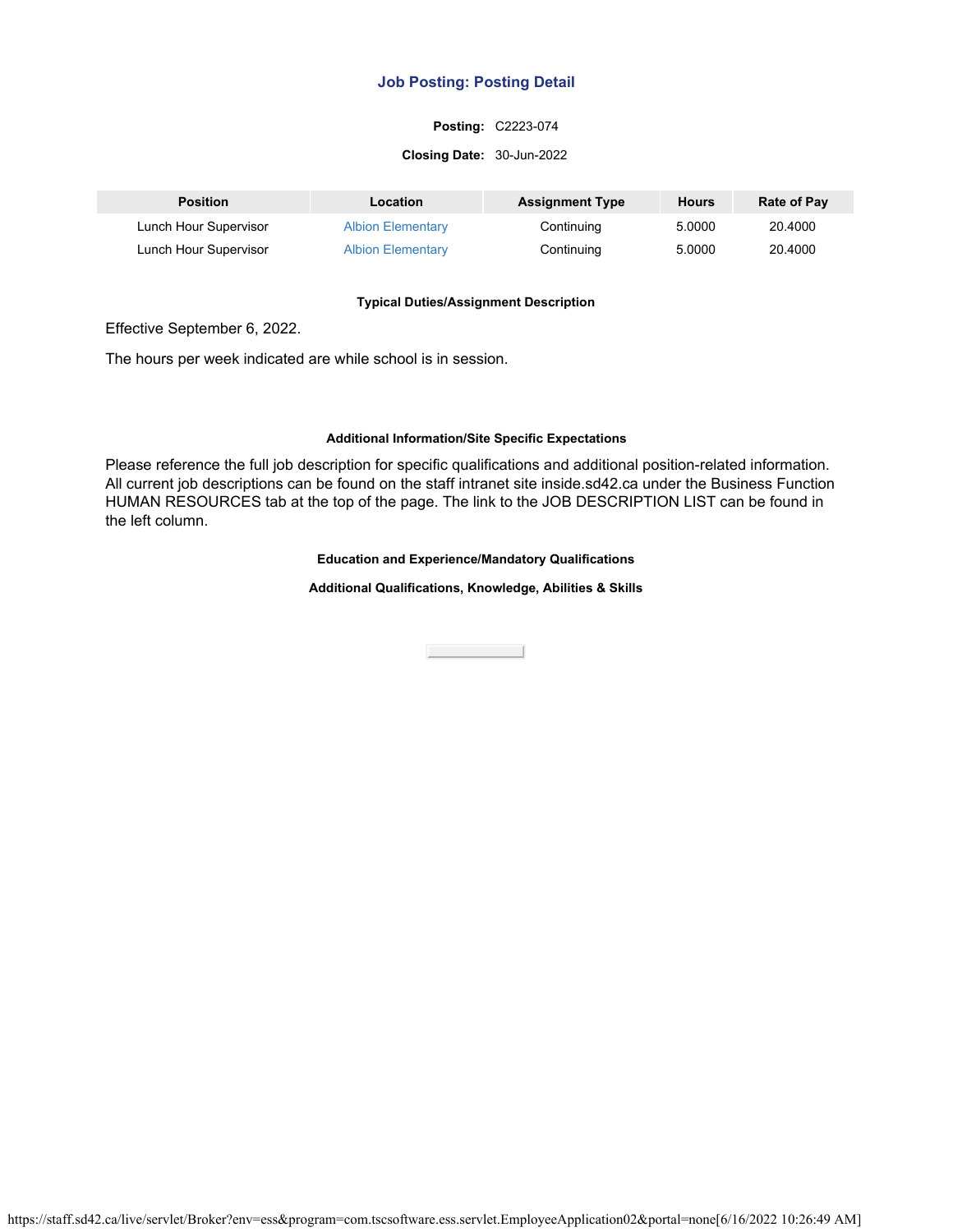## **Posting:** C2223-075

#### **Closing Date:** 30-Jun-2022

| <b>Position</b>       | Location                   | <b>Assignment Type</b> | <b>Hours</b> | Rate of Pay |
|-----------------------|----------------------------|------------------------|--------------|-------------|
| Lunch Hour Supervisor | <b>Fairview Elementary</b> | Continuing             | 5.0000       | 20.4000     |
| Lunch Hour Supervisor | <b>Fairview Elementary</b> | Continuing             | 5.0000       | 20.4000     |

#### **Typical Duties/Assignment Description**

Effective September 6, 2022.

The hours per week indicated are while school is in session.

### **Additional Information/Site Specific Expectations**

Please reference the full job description for specific qualifications and additional position-related information. All current job descriptions can be found on the staff intranet site at https://inside.sd42.ca/ under the Business Function HUMAN RESOURCES tab at the top of the page. The link to the JOB DESCRIPTION LIST can be found in the left column.

### **Education and Experience/Mandatory Qualifications**

**Additional Qualifications, Knowledge, Abilities & Skills**

**Close Contract Contract**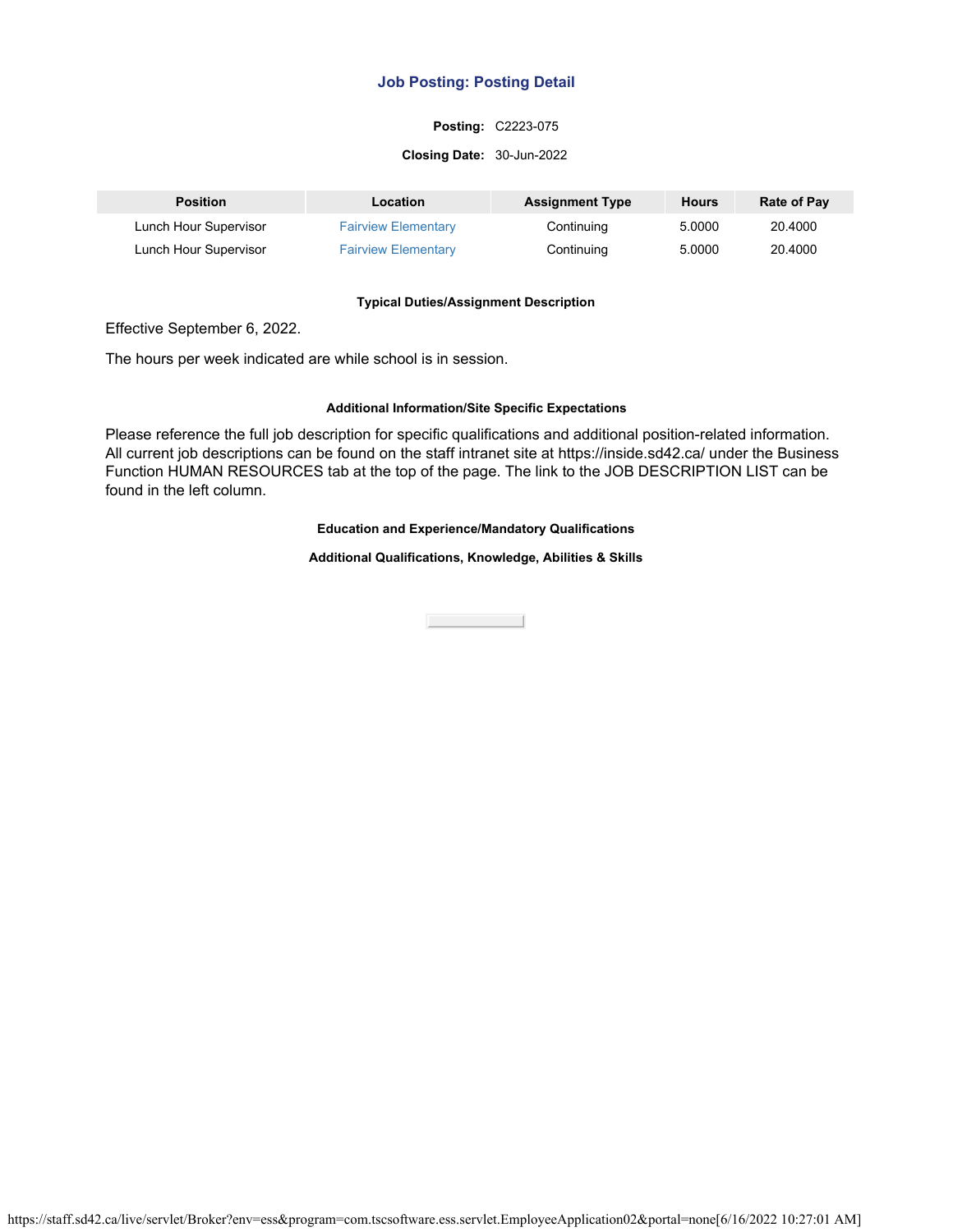## **Posting:** C2223-076

#### **Closing Date:** 30-Jun-2022

| <b>Position</b>       | Location                   | <b>Assignment Type</b> | Hours  | <b>Rate of Pay</b> |
|-----------------------|----------------------------|------------------------|--------|--------------------|
| Lunch Hour Supervisor | <b>Glenwood Elementary</b> | Continuing             | 5.0000 | 20.4000            |

#### **Typical Duties/Assignment Description**

Effective September 6, 2022.

The hours per week indicated are while school is in session.

### **Additional Information/Site Specific Expectations**

Please reference the full job description for specific qualifications and additional position-related information. All current job descriptions can be found on the staff intranet site inside.sd42.ca under the Business Function HUMAN RESOURCES tab at the top of the page. The link to the JOB DESCRIPTION LIST can be found in the left column.

## **Education and Experience/Mandatory Qualifications**

**Additional Qualifications, Knowledge, Abilities & Skills**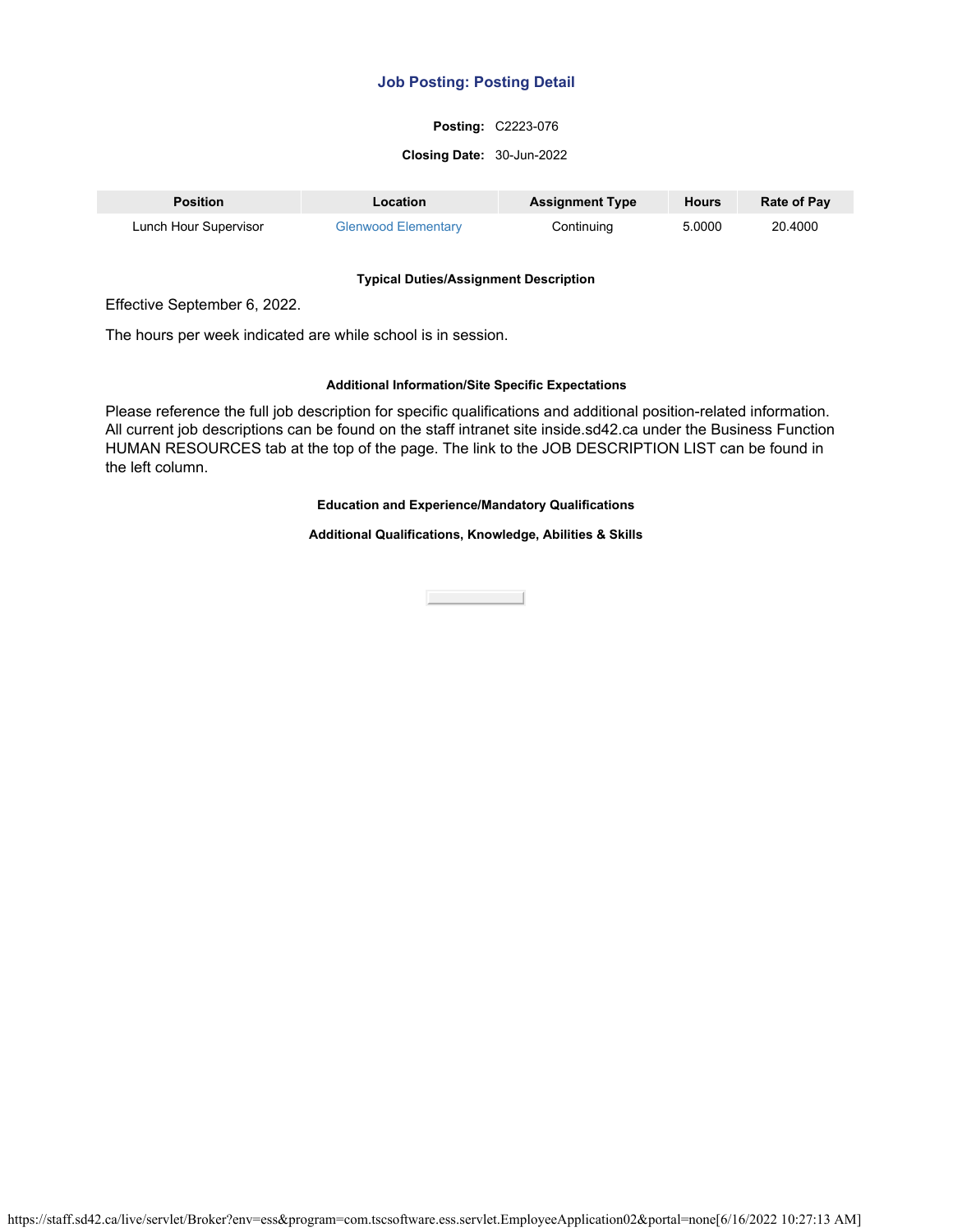## **Posting:** C2223-077

#### **Closing Date:** 30-Jun-2022

| <b>Position</b>       | Location                        | <b>Assignment Type</b> | <b>Hours</b> | <b>Rate of Pay</b> |
|-----------------------|---------------------------------|------------------------|--------------|--------------------|
| Lunch Hour Supervisor | <b>Highland Park Elementary</b> | Continuing             | 5.0000       | 20.4000            |

#### **Typical Duties/Assignment Description**

EffectiveSeptember 6, 2022.

The hours per week indicated are while school is in session.

## **Additional Information/Site Specific Expectations**

Please reference the full job description for specific qualifications and additional position-related information. All current job descriptions can be found on the staff intranet site inside.sd42.ca under the Business Function HUMAN RESOURCES tab at the top of the page. The link to the JOB DESCRIPTION LIST can be found in the left column.

## **Education and Experience/Mandatory Qualifications**

**Additional Qualifications, Knowledge, Abilities & Skills**

**Close Contract Contract**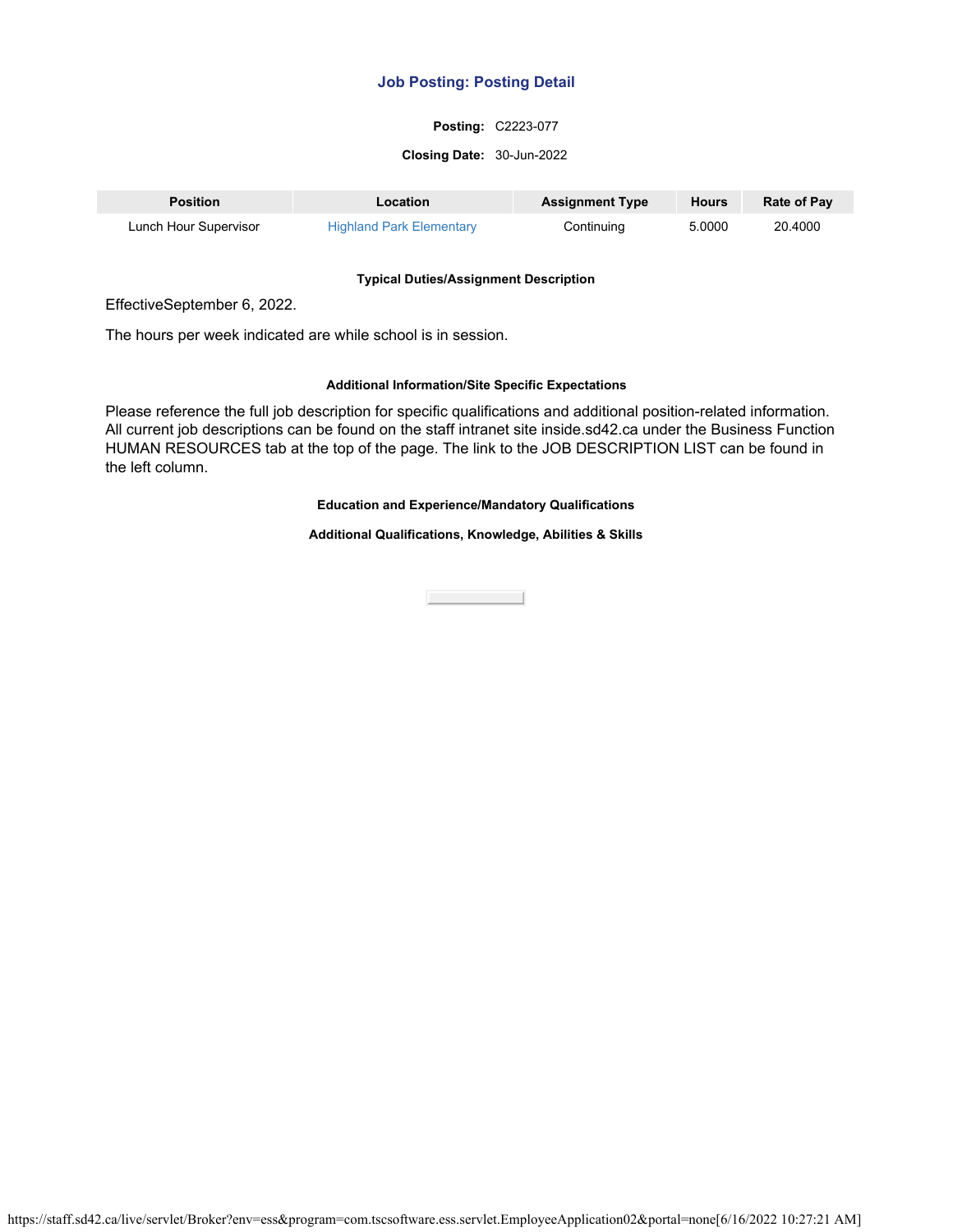## **Posting:** C2223-078

#### **Closing Date:** 30-Jun-2022

| <b>Position</b>       | Location                      | <b>Assignment Type</b> | Hours  | <b>Rate of Pay</b> |
|-----------------------|-------------------------------|------------------------|--------|--------------------|
| Lunch Hour Supervisor | <b>Thomas Haney Secondary</b> | Continuing             | 5.0000 | 20.4000            |

#### **Typical Duties/Assignment Description**

Effective September 6, 2022.

The hours per week indicated are while school is in session.

#### **Additional Information/Site Specific Expectations**

Please reference the full job description for specific qualifications and additional position-related information. All current job descriptions can be found on the staff intranet site inside.sd42.ca under the Business Function HUMAN RESOURCES tab at the top of the page. The link to the JOB DESCRIPTION LIST can be found in the left column.

## **Education and Experience/Mandatory Qualifications**

**Additional Qualifications, Knowledge, Abilities & Skills**

Close the Close

https://staff.sd42.ca/live/servlet/Broker?env=ess&program=com.tscsoftware.ess.servlet.EmployeeApplication02&portal=none[6/16/2022 10:27:34 AM]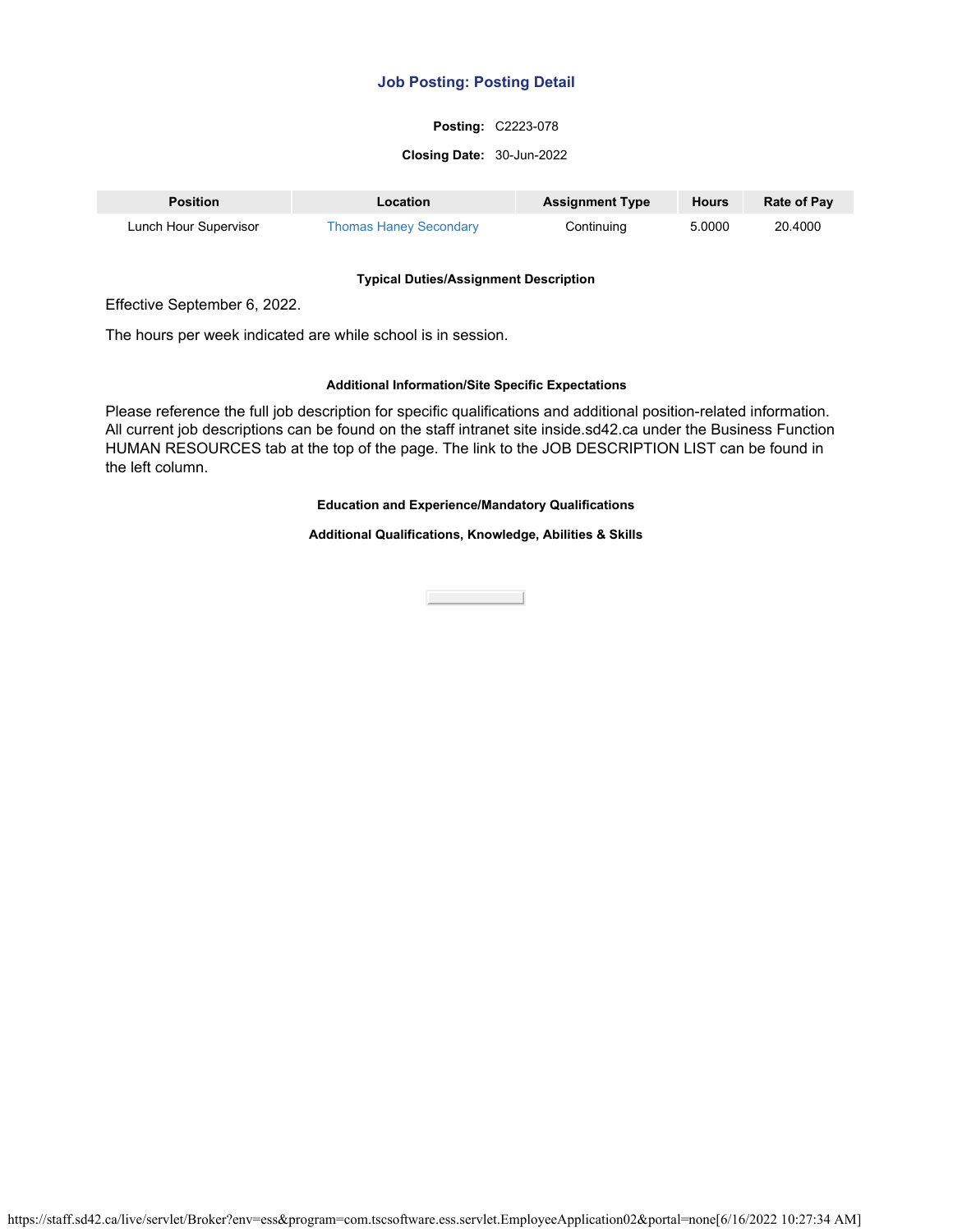## **Posting:** C2223-080

#### **Closing Date:** 22-Jun-2022

| <b>Position</b>       | Location                        | <b>Assignment Type</b> | Hours  | <b>Rate of Pay</b> |
|-----------------------|---------------------------------|------------------------|--------|--------------------|
| Lunch Hour Supervisor | <b>Blue Mountain Elementary</b> | Continuing             | 5.0000 | 20.4000            |

#### **Typical Duties/Assignment Description**

Effective September 6, 2022.

The hours per week indicated are while school is in session.

#### **Additional Information/Site Specific Expectations**

Please reference the full job description for specific qualifications and additional position-related information. All current job descriptions can be found on the staff intranet site inside.sd42.ca under the Business Function HUMAN RESOURCES tab at the top of the page. The link to the JOB DESCRIPTION LIST can be found in the left column.

## **Education and Experience/Mandatory Qualifications**

**Additional Qualifications, Knowledge, Abilities & Skills**

Close the Close

https://staff.sd42.ca/live/servlet/Broker?env=ess&program=com.tscsoftware.ess.servlet.EmployeeApplication02&portal=none[6/16/2022 3:39:29 PM]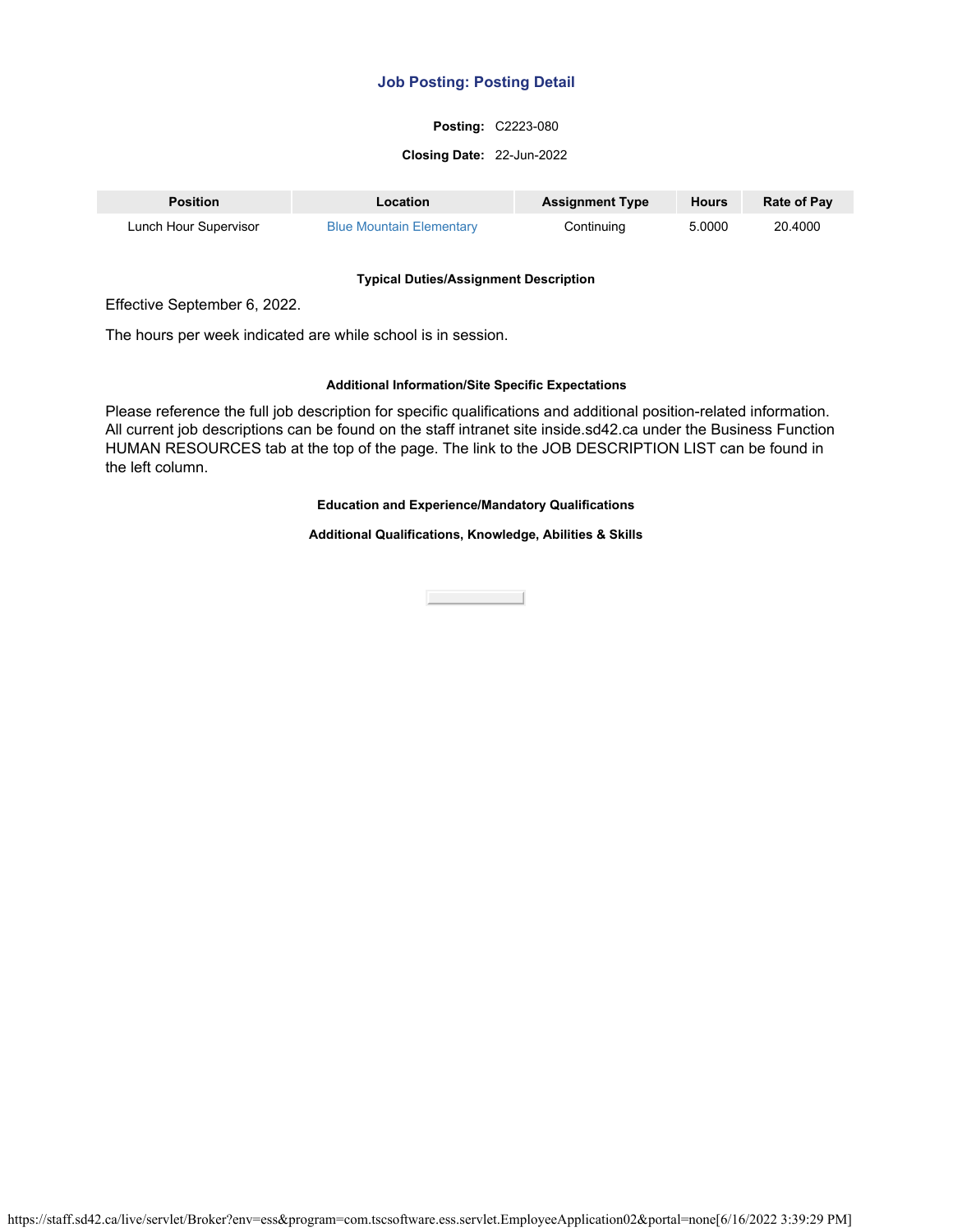## **Posting:** C2223-081

#### **Closing Date:** 30-Jun-2022

| Position              | <b>Location</b>              | <b>Assignment Type</b> | <b>Hours</b> | <b>Rate of Pay</b> |
|-----------------------|------------------------------|------------------------|--------------|--------------------|
| Lunch Hour Supervisor | <b>Samuel Robertson Tech</b> | Continuing             | 5.0000       | 20,4000            |

#### **Typical Duties/Assignment Description**

Effective September 6, 2022.

The hours per week indicated are while school is in session.

## **Additional Information/Site Specific Expectations**

Please reference the full job description for specific qualifications and additional position-related information. All current job descriptions can be found on the staff intranet site inside.sd42.ca under the Business Function HUMAN RESOURCES tab at the top of the page. The link to the JOB DESCRIPTION LIST can be found in the left column.

#### **Education and Experience/Mandatory Qualifications**

**Additional Qualifications, Knowledge, Abilities & Skills**

Close the Close of the Close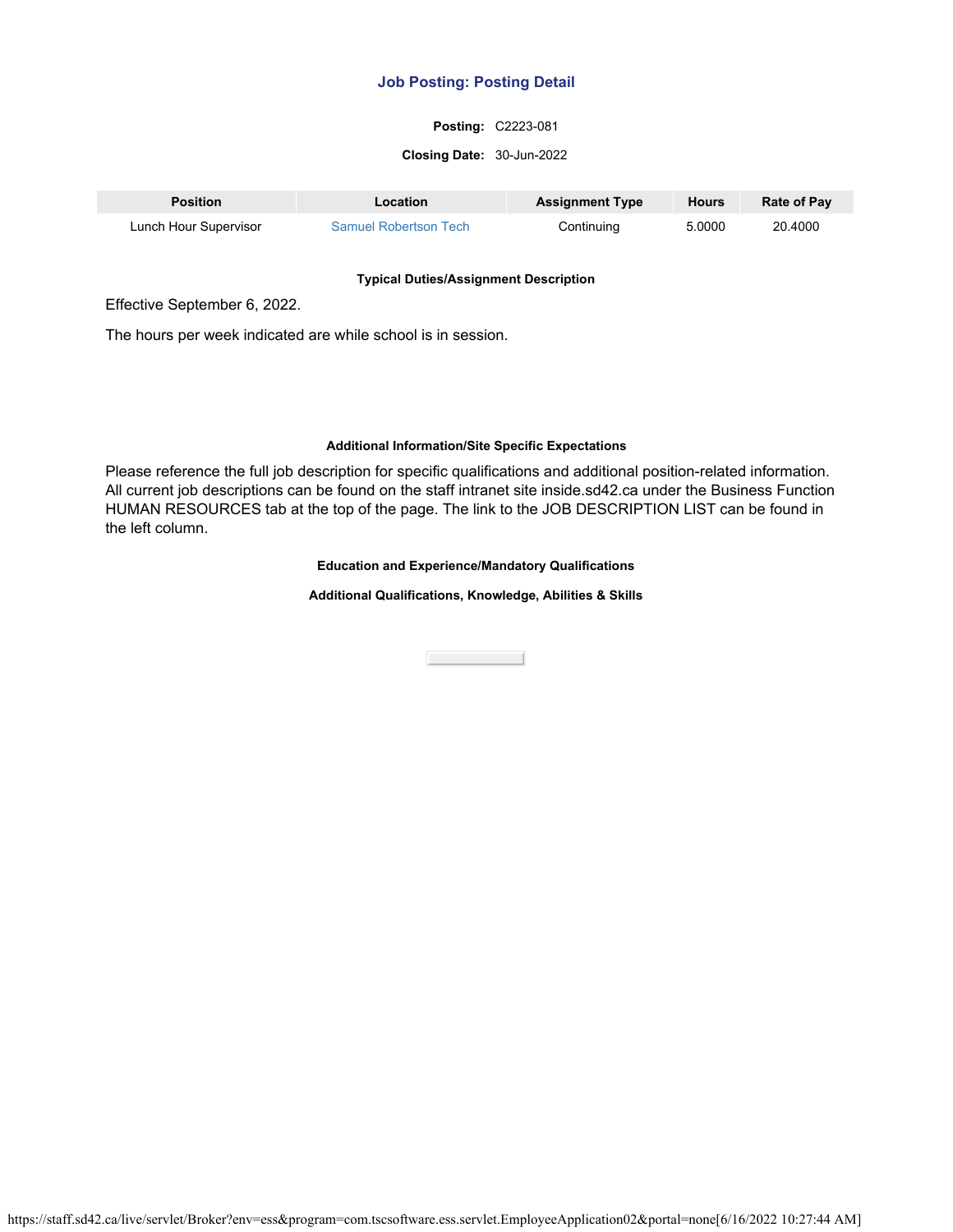## **Posting:** C2223-082

#### **Closing Date:** 30-Jun-2022

| <b>Position</b>       | Location                | <b>Assignment Type</b> | <b>Hours</b> | <b>Rate of Pay</b> |
|-----------------------|-------------------------|------------------------|--------------|--------------------|
| Lunch Hour Supervisor | Kanaka Creek Elementary | Continuing             | 5.0000       | 20.4000            |

#### **Typical Duties/Assignment Description**

Effective June 22, 2022.

This assignment follows the Kanaka Creek calendar.

The hours per week indicated are while school is in session.

#### **Additional Information/Site Specific Expectations**

Please reference the full job description for specific qualifications and additional position-related information. All current job descriptions can be found on the staff intranet site inside.sd42.ca under the Business Function HUMAN RESOURCES tab at the top of the page. The link to the JOB DESCRIPTION LIST can be found in the left column.

### **Education and Experience/Mandatory Qualifications**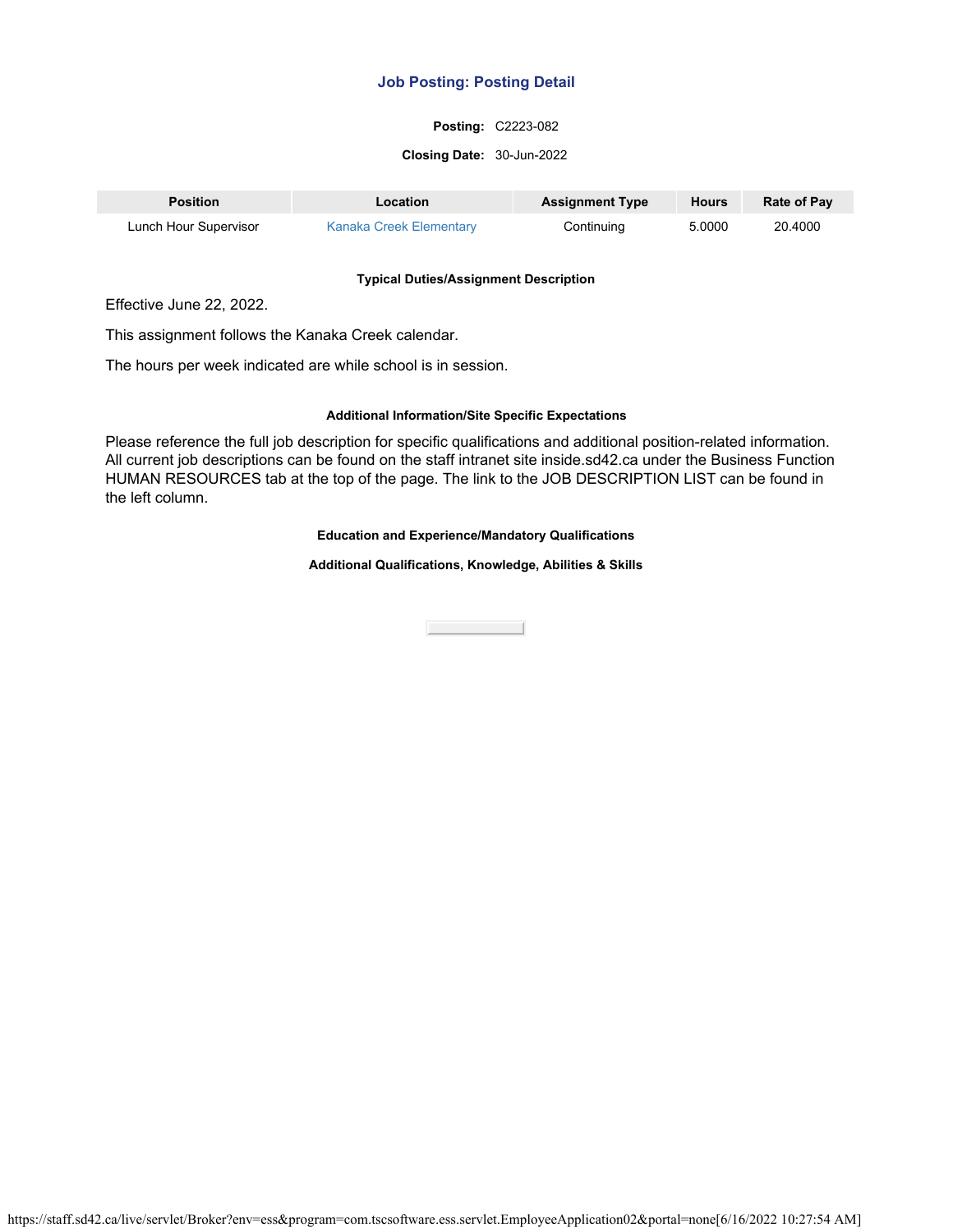## **Posting:** C2223-083

#### **Closing Date:** 30-Jun-2022

| <b>Position</b>       | Location                   | <b>Assignment Type</b> | <b>Hours</b> | <b>Rate of Pay</b> |
|-----------------------|----------------------------|------------------------|--------------|--------------------|
| Lunch Hour Supervisor | <b>Yennadon Elementary</b> | Continuing             | 5.0000       | 20.4000            |

#### **Typical Duties/Assignment Description**

Effective September 6, 2022.

The hours per week indicated are while school is in session.

### **Additional Information/Site Specific Expectations**

Please reference the full job description for specific qualifications and additional position-related information. All current job descriptions can be found on the staff intranet site inside.sd42.ca under the Business Function HUMAN RESOURCES tab at the top of the page. The link to the JOB DESCRIPTION LIST can be found in the left column.

## **Education and Experience/Mandatory Qualifications**

**Additional Qualifications, Knowledge, Abilities & Skills**